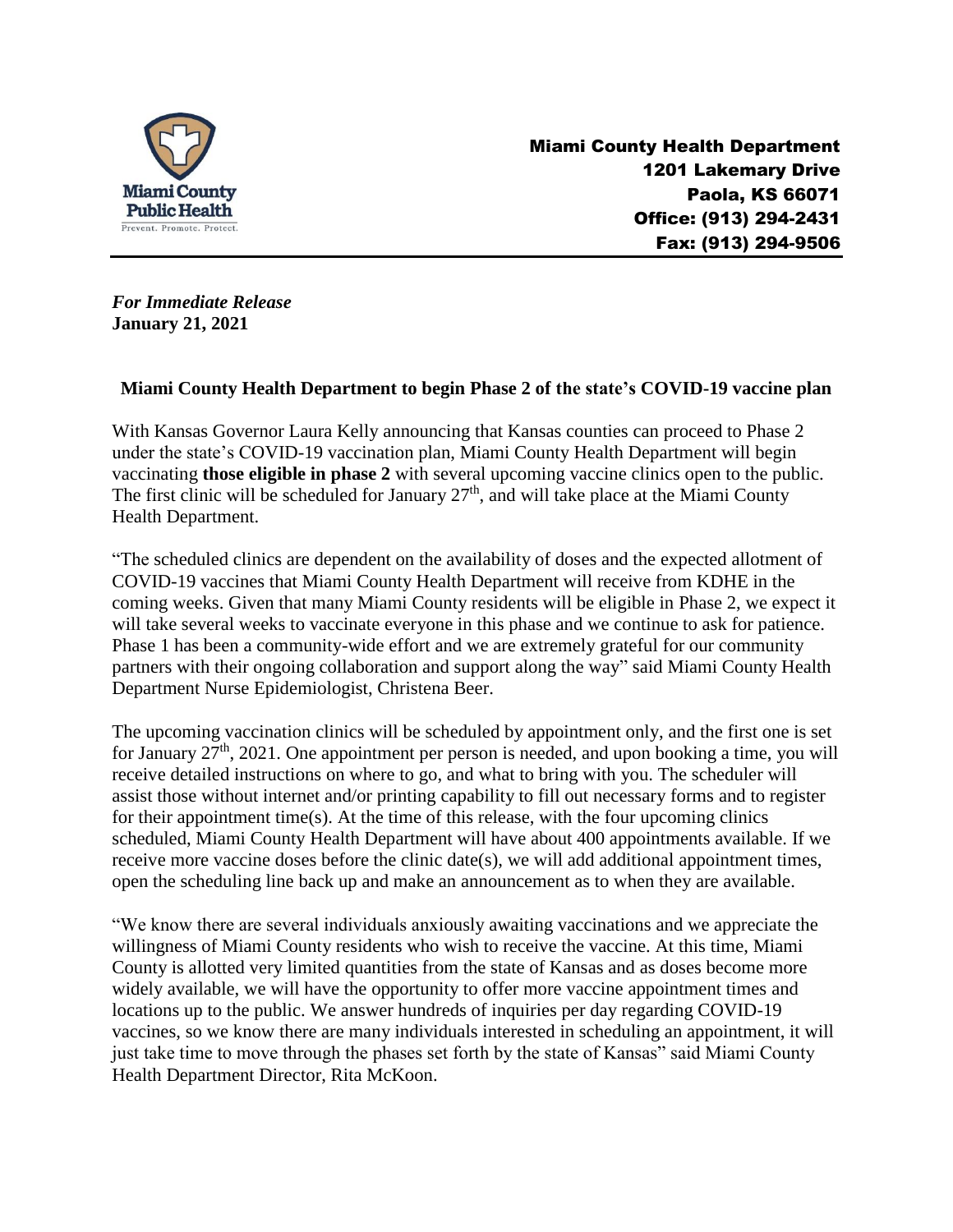For Miami County residents eligible in Phase 2 who would like to schedule an appointment for an upcoming vaccination clinic, Miami County Health Department has set up a COVID-19 vaccination scheduling line and individuals can schedule an appointment by calling: 913- 755- 5185**. If there are no vaccine appointments available for any of the upcoming scheduled clinics, the phone and scheduling will be turned off temporarily, and resumed when additional appointments become available**. Because vaccine allocation is so limited at this time, and because Miami County does not know when or how often we will receive vaccine from the state of Kansas, there will not be a "wait list" for COVID-19 vaccine at this time. Appointments will be made on a first-come-first-serve basis by calling the scheduling line. The scheduling line will be in operation Monday- Friday during normal business hours beginning January 25, 2021 if appointment times are available. Once doses are more widely available we will be able to work with organizations to better accommodate their staff and specific situation. For those trying to make an appointment, and are unable to get through on the COVID-19 vaccination scheduling line, it is likely that registration is currently closed.

To stay up to date on future COVID-19 vaccination clinics and alerts, do the following:

- Register for Miami County Everbridge notification alerts and subscribe to "County" Alerts" at:<http://www.miamicountyks.org/673/Everbridge-Notification>
- "Like" our Miami County Health Department FaceBook page
- Stay up to date on Miami County, KS website, under "Community Health Department" tab at:<http://www.miamicountyks.org/161/Community-Health-Department>

## **Phase 2 of the state's vaccination plan includes:**

- Persons Aged  $65+$
- High-contact critical workers anyone providing critical services who are at a higher risk of being infected, because their jobs require consistent and close contact with a large number of individuals
	- o Examples:
		- Firefighters, police officers, first responders, correction officers
		- Grocery store workers and food services
		- K-12 and childcare workers, including teachers, custodians, drivers and other staff
		- Food processing, including meat processing plants
		- **Large-scale aviation manufacturing plants**
		- Transportation workers
		- Workers in the following industries, if they regularly need to be in highrisk settings to perform their duties:
			- Retail, warehouses and sales outlets
			- Agriculture
			- Supply of critical services or materials for the COVID response (e.g. PPE)
			- The U.S. Postal Service
			- Department of Motor Vehicles
- Congregate setting anyone living or working in licensed congregate settings and other special care or congregate environment